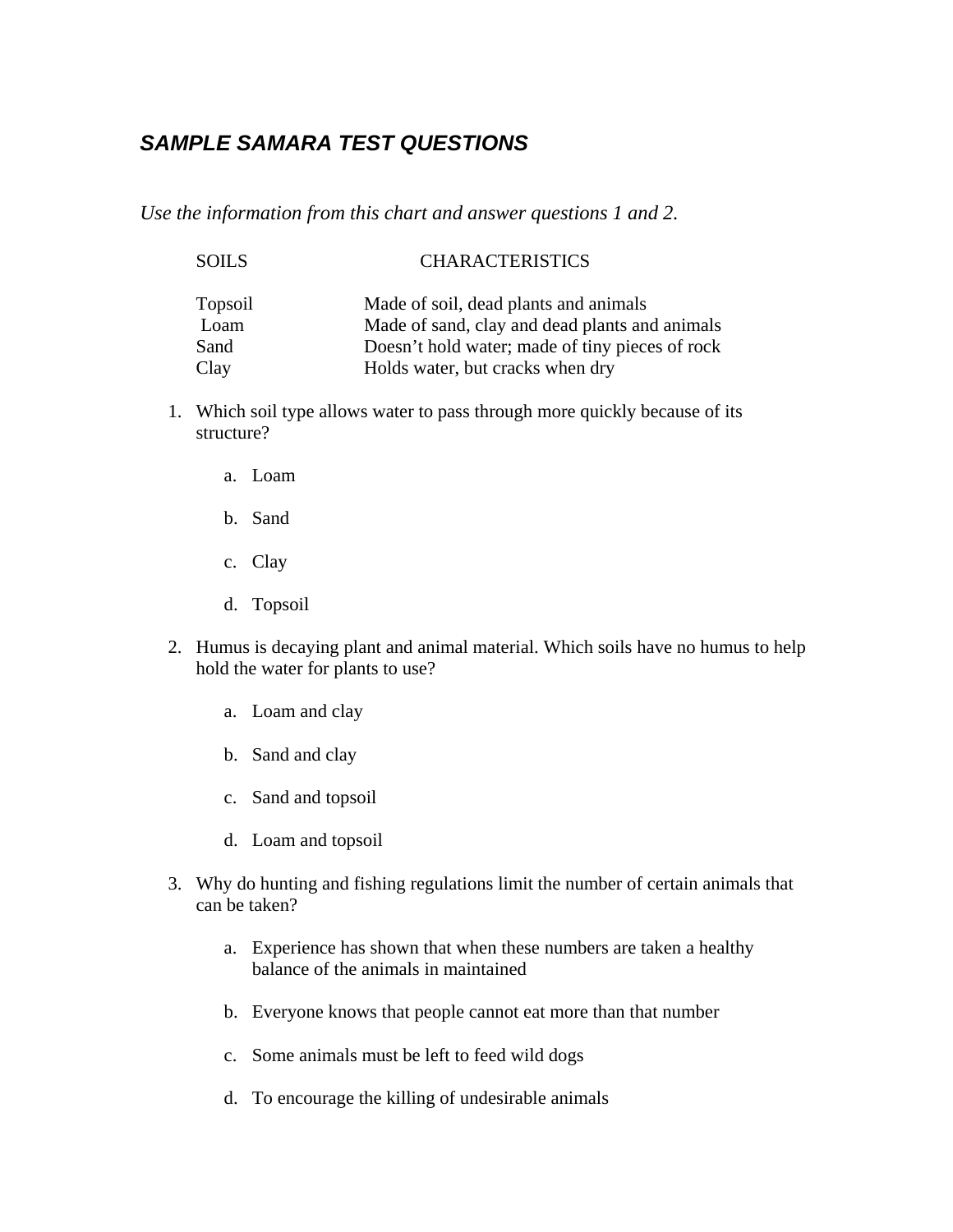- 4. Which of the following foods, that humans eat, can be traced back to plants?
	- a. Milk
	- b. Bread
	- c. Meat
	- d. All of the above
- 5. Pine needles
	- a. Are never replaced
	- b. Produce food for the tree through photosynthesis
	- c. Do not produce food for the tree through photosynthesis
	- d. Lose more water to the air than leaves of maple trees
- 6. Many agricultural chemicals (pesticides, herbicides, and insecticides) have been found to be potential hazards. Therefore, regulations have been written which
	- a. Outlaw all agricultural chemicals
	- b. Require training and certification of those who apply these chemicals
	- c. Require all foods to be washed before eaten
	- d. Require farmers to destroy all agricultural chemicals
- 7. Agricultural chemicals (pesticides and fertilizer) when properly used increase harvest. Improper use of these same chemicals may
	- a. Damage the egg shells of wild birds
	- b. Pollute drinking water
	- c. Cause fish kills in streams
	- d. Do all of the above.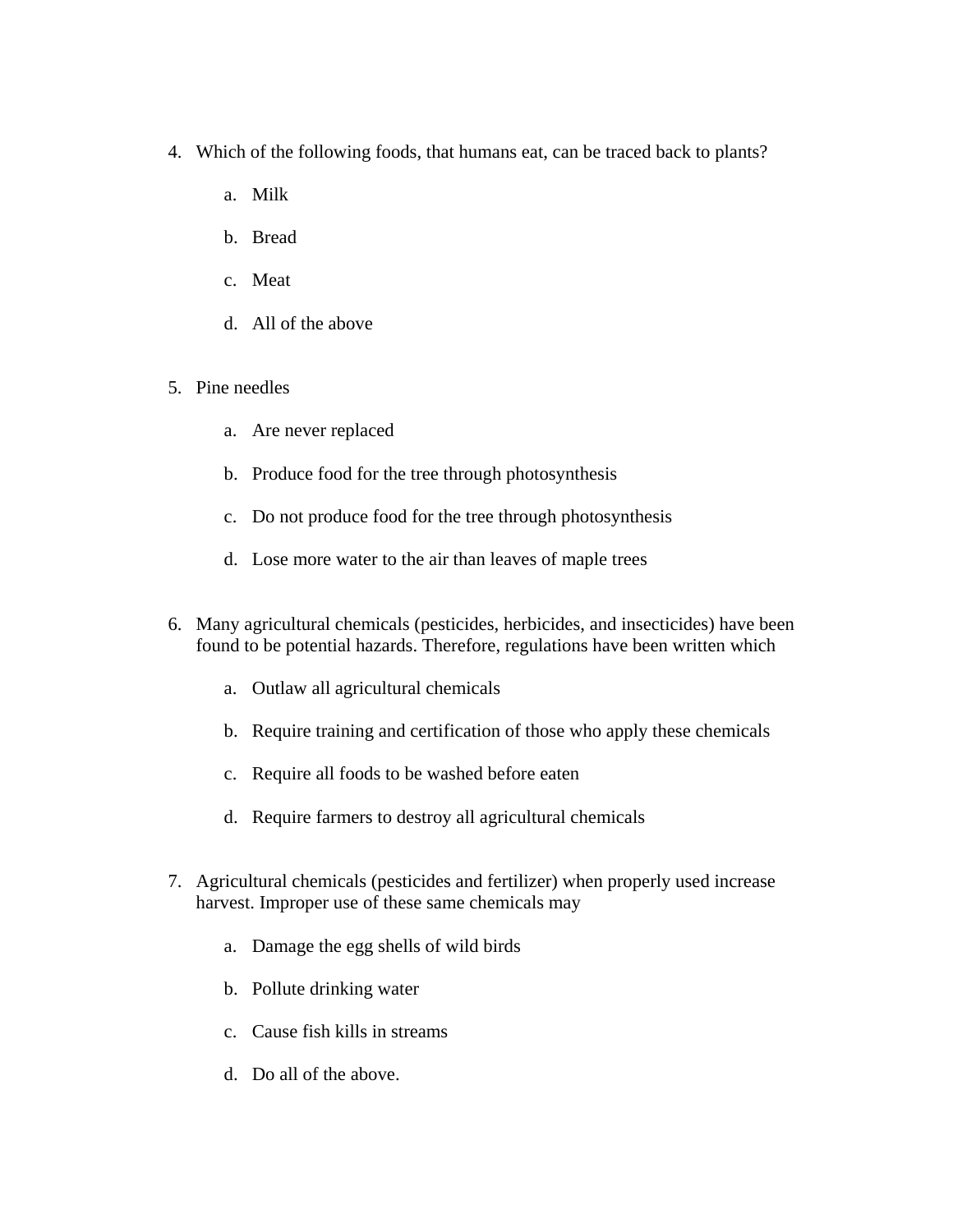## **ESSAY QUESTION**

(Print or write your answer LEGIBLY on this page)

You are visiting one of our beautiful state parks with your family. There are signs all around asking that you do not feed the deer. Why don't the park officials want you to feed the deer?